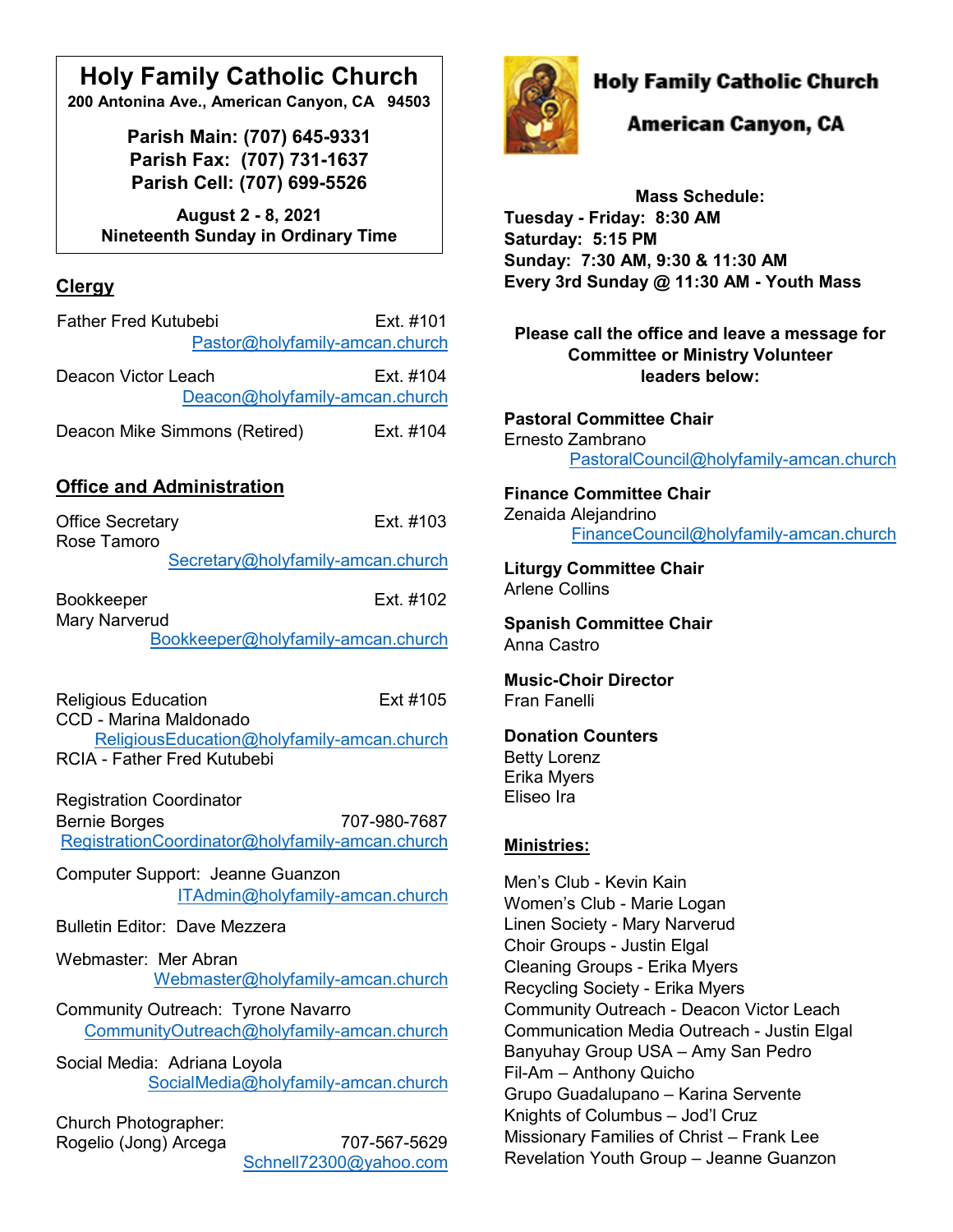#### **Holy Family Catholic Church 707-645-9331**

#### **Challenge for the first week in August**

Have you ever wondered why Father Fred always wears green vestments and Deacon Victor always wears a green stole? Are there other colors of vestments still in storage after the move to our new church or is that the only color choice? Read about the color of vestments below following the daily readings and the Sunday lectionary posting.

#### **Daily Readings for the first week of August**

Monday, August 2nd Numbers 11:4b-15 Psalm 81:12-17 Matthew 14:13-21



Tuesday, August 3rd Numbers 12:1-13 Psalm 51:3-7, 12-13 Matthew 14:22-36

 Wednesday, August 4th Numbers 13:1-2, 25– 14:1, 26-29, 34-35 Psalm 106:6-7, 13-14, 21-23 Matthew 15: 21-28

 Thursday, August 5th Numbers 20:1-13 Psalm 95:1-2, 6-9 Matthew 16:13-23





 Friday, August 6th Deuteronomy 7:9-10, 13-14 Psalm 97:1-2, 5-6, 9 2 Peter 1:16-19 Mark 9:2-10

 Saturday, August 7th Deuteronomy 6:4-13 Psalm 18:2-4, 47, 51 Matthew 17:14-20



#### **Holy Family Catholic Church**

American Canyon, CA

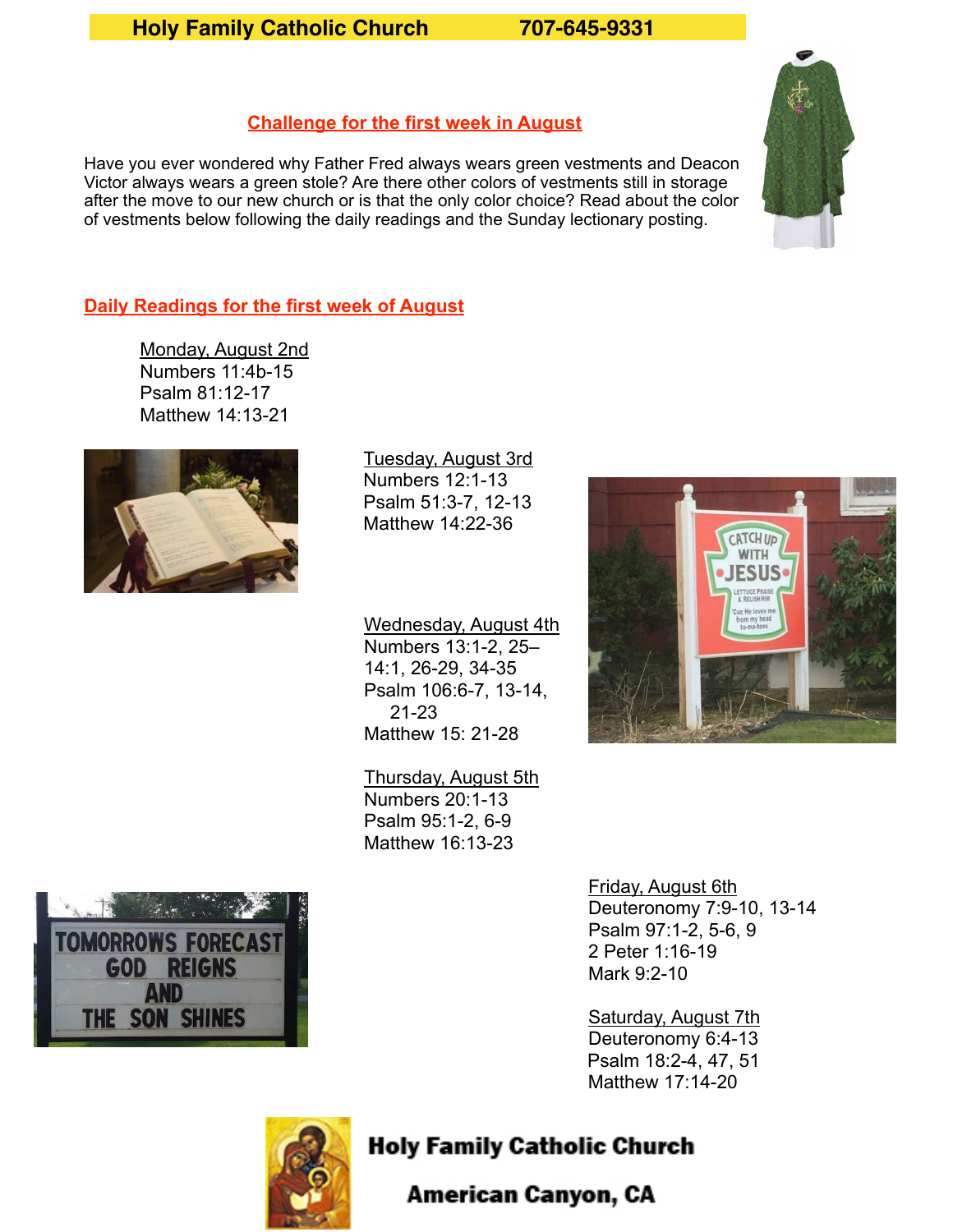#### **Sunday Readings for August 8th (Nineteenth Sunday in Ordinary Time):**



**First Reading from 1st Book of Kings 19:4-8** - During Elijah's journey in the desert, he became discouraged, asked God to take his life, and fell asleep. In a dream, an angel ordered him to get up, eat, drink, and continue his journey. Strengthened by the food, he continued walking for forty days and forty nights to Mount Horeb, the mountain of God.

**Responsorial Psalm Ps 34:2-9 - "Taste and see the goodness of the Lord."** 

**Second Reading from Paul's Letter to the Ephesians 4:30—5:2** -

Remove all anger, malice and bitterness from you. Instead, be kind, compassionate and forgiving. Live in love as Christ loved us. Be imitators of God as you are beloved children of God.

**Gospel of John 6:41-51** - The Israelites grumbled against Jesus when He said that He was the bread that came down from heaven. The people knew Jesus and His family. How could He say that He came down from heaven? Jesus offered them a retort, saying that he was sent by the Father and that the people must listen to the Father and learn from the Father. In that way, they will be raised up on the list day, for whoever believes has eternal life. Jesus re-minded them that their ancestors ate manna which was food for the body, but He repeated that He was living bread that has come down from heaven.

#### **This week's answer about vestments and their colors**

The outermost garment worn by the priest for Mass is called a **chasuble**. It is worn over the white alb along with a stole around the neck. The stole and chasuble are typical of travel garments worn in the late Roman Empire. The word comes from the Latin word *casula* or "little house." The **stole** is a band of colored cloth and was a sign of dignity worn by imperial officials in the Roman Empire. Some have surmised that it might be derived from the custom of rabbis wearing a Jewish prayer shawl around their necks. All of these vestments have carried over from these earlier traditions and have become standard in the Catholic Church for celebrants to wear during Masses.

But back to the original question of why Fr. Fred's chasuble is the color of green. The answer is simple: Liturgical vestment colors change with the liturgical season we are currently celebrating. Go back and check out the weekly bulletin for July 19-25, 2021, for an article about liturgical seasons.

But again, back to the color issue. Different liturgical colors are assigned to the various liturgical seasons as follows:



Green = Sundays in ordinary time (which is the current liturgical season) Violet = Sundays in Advent and for funerals Purple = Sundays in Lent Rose = Gaudete Sunday (3rd Sunday of Advent) and Laetare Sunday (4th Sunday in Lent) to signify the coming hope of the Nativity and the Resurrection White = Christmas time, Easter season, Feasts of most saints, Feasts of the Lord, Feasts of Mary (if blue is not worn) Red = Pentecost, Palm Sunday, Good Friday, Feasts of martyrs

Black = Formerly used for funeral Masses (which now use White vestments to signify resurrection)